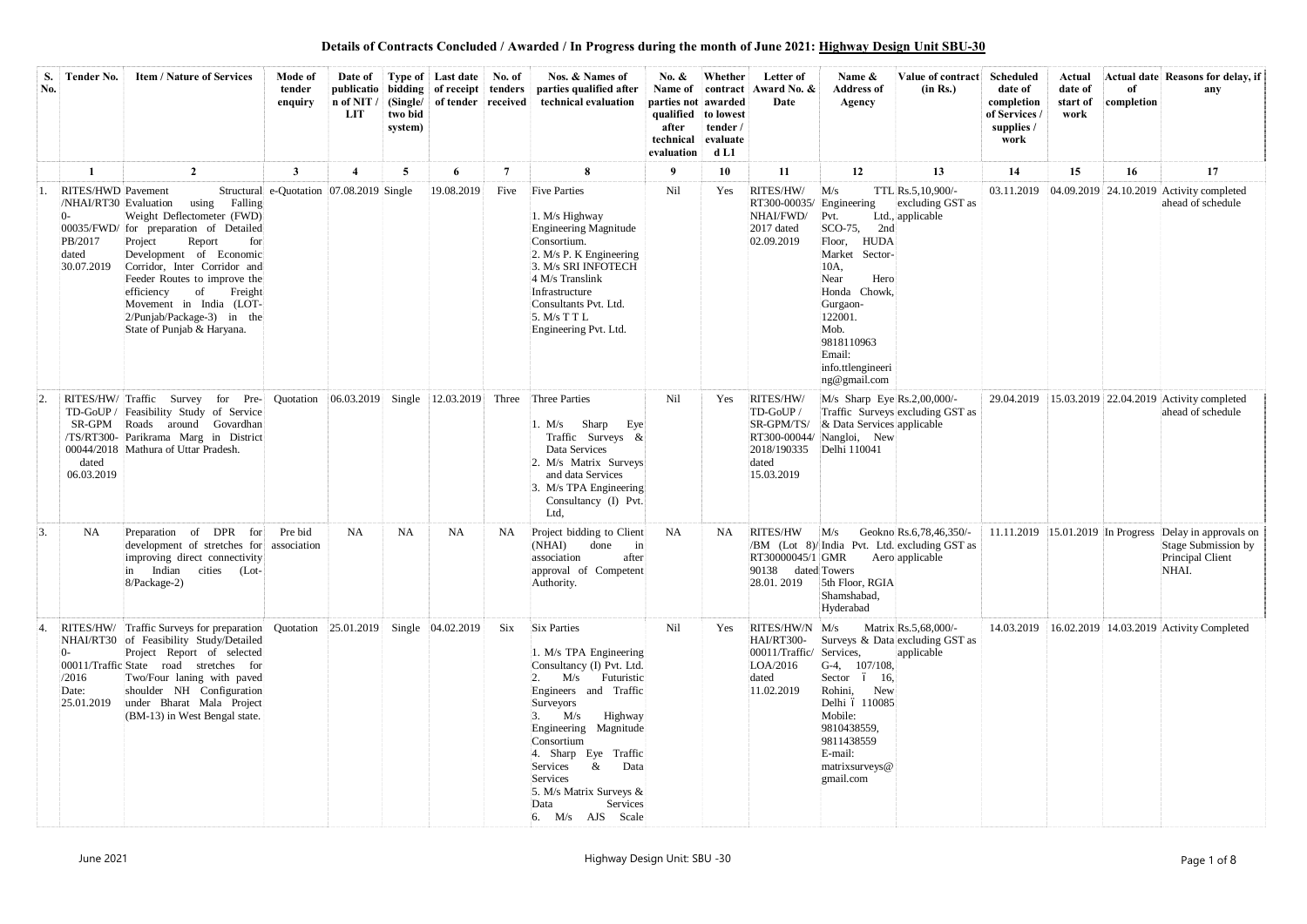|    |                                                                                                          |                                                                                                                                                                                                                                                                                                                                                                                                  |                                     |                              |            |             | International                                                                                                                                                                                                                                                                               |                                                               |                                                                                    |                                                                                                    | Deans of Contracts Concident / Tenarucu / In Trogress uuring the month of June 2021; <u>Highway Design Omt SDC 00</u>                                                                                                               |                                   |  |                                                                                                                                                                                                                                                                                |
|----|----------------------------------------------------------------------------------------------------------|--------------------------------------------------------------------------------------------------------------------------------------------------------------------------------------------------------------------------------------------------------------------------------------------------------------------------------------------------------------------------------------------------|-------------------------------------|------------------------------|------------|-------------|---------------------------------------------------------------------------------------------------------------------------------------------------------------------------------------------------------------------------------------------------------------------------------------------|---------------------------------------------------------------|------------------------------------------------------------------------------------|----------------------------------------------------------------------------------------------------|-------------------------------------------------------------------------------------------------------------------------------------------------------------------------------------------------------------------------------------|-----------------------------------|--|--------------------------------------------------------------------------------------------------------------------------------------------------------------------------------------------------------------------------------------------------------------------------------|
| 5. | TD-GoUP/<br>SR-GPM/<br><b>TOPO</b><br>Tender<br>/RT300-<br>00044/2018<br>dated<br>11.01.2019             | RITES/HW/ Topographic Survey for Pre- Limited E- 11.01.2019 Single 22.01.2019<br>Feasibility Study Report of<br>Service<br>Roads<br>around<br>Govardhan Parikrama Marg<br>in District Mathura of Uttar<br>Pradesh.                                                                                                                                                                               | Tender                              |                              |            | $\rm {Si}x$ | <b>Six Parties</b><br>1. M/S Subudhi Techno<br>engineers Pvt Ltd.<br>2. M/s Ark Services Pvt.<br>Ltd<br>3. M/s Skylark Designer<br>and Engineers Private<br>Limited<br>4. M/s M S Associates<br>ImaGIS<br>5. $M/s$<br>Engineering<br>Solutions Pvt. Ltd.<br>6. M/s DSR SURVEYS<br>PVT. LTD. | Nil                                                           | Yes                                                                                | RITES/HW/<br>TD-GoUP/<br>SR-GPM/<br>TOPO/RT300- Ltd.<br>00044/2018/<br>190217 dated<br>05.02.2019. | Subudhi Rs.10,80,000/-<br>M/s<br>Techno<br>excluding GST as<br>Pvt applicable<br>engineers<br>No.<br>327/3259<br>OMED<br>Back<br>Side, 2<br>Lane<br>District Center,<br>Chandra<br>Sekharpur,<br>Bhubaneshwar,<br>Odisha 751017     |                                   |  | 08.05.2019 08.02.2019 30.06.2019 Necessary EOT<br>accorded                                                                                                                                                                                                                     |
| 6. | NA                                                                                                       | "Environmental Activitiesö for Nomination<br>carrying out feasibilty study<br>and Detailed project report<br>preparation for redesigning,<br>rehabilitation and up gradation<br>of (i) Salhech ó Chandol ó<br>Habban ó Rajgarh ó Banethi<br>road (ii) Sanora ó Rajgarh ó<br>Haripurdhar ó Jamli road in<br>the State of Himachal Pradesh.                                                        | basis                               | <b>NA</b><br><b>NA</b>       | <b>NA</b>  | <b>NA</b>   | <b>NA</b>                                                                                                                                                                                                                                                                                   | <b>NA</b>                                                     | awarded RT300-<br><sub>on</sub><br>after<br>from the<br>Compete<br>nt<br>Authority | Work RITES/HW/<br>nominati D/Environment Vasundhara,<br>dated:<br>approval 23/10/2018              | Mr.<br>Sanjeev Rs.20,51,050/-<br>Sharma<br>excluding GST as<br>00038/HPPW 301,302, SRBC, applicable<br>on basis al/LOA/2018 Ghaziabad UP)<br>Phone No.: $+91$<br>9818922344<br>E-mail:<br>sksv02@gmail.<br>com                      | 05.04.2019 30.10.2018 In progress |  | Delay in approvals on<br>Stage Submission by<br>Principal Client<br>HPPWD.                                                                                                                                                                                                     |
|    | RITES/HW/ Social<br>RT300-<br>00041/<br>TNRSP-II/<br><b>DPR</b><br>Updation/<br>2018 dated<br>20.08.2018 | Environmental<br>and<br>TNRSPII-<br>Activities<br>for<br>Contract PPC 01: Validation<br>of the Detail Project Report for<br>selected<br>corridors<br>the<br>including state on ground to<br>the requirement of Asian<br>Development Bank (ADB), in<br>the State of Tamil Nadu.                                                                                                                   | Limited E-<br>Tender                | 24.08.2018 Single 06.09.2018 |            | Three       | <b>Two Parties</b><br>1. M/s Abnaki<br>Infrastructure AID Pvt.<br>Ltd., New Delhi<br>2. M/s Tila Consultants<br>and Contractors Pvt. Ltd.<br>Maharashtra.                                                                                                                                   | One Party<br>$M/s$ R V<br>Infra Pvt.<br>Ltd.<br>Banglore.     | Yes                                                                                | RITES/HW/<br>RT300-<br><b>II/DPR</b><br>Updation/2018 Development<br>dated<br>15.10.2018           | M/s<br>Abnaki Rs.62,36,330.24/-<br>Infrastructure excluding GST as<br>00041/TNRSP-Application & applicable<br>Integrated<br>Pvt. Ltd. JG-11,<br>Floor,<br>2nd<br>Khirki<br>Extension,<br>Malviya Nagar,<br>Delhi-<br>New<br>110017. | 22.01.2019 25.10.2018 In progress |  | Delay in approvals on<br>Stage Submission by<br>Principal Client<br><b>TNRSP II</b>                                                                                                                                                                                            |
| 8. | RITES /<br>HW/<br><b>GUYANA</b> /<br>EB-EC<br>LINK<br>/2018/01                                           | Consultancy Services<br>Environmental<br>Impact<br>(EIA)<br>Assessment<br>and<br>Environmental Management<br>Plan (EMP), Social Impact<br>(SIA)<br>Assessment<br>and<br>Rehabilitation Plan (RAP);<br>Land Acquisition and Utility<br>Relocation<br>Plan<br>for<br>preparation of DPR for<br>Construction of East Bank-<br>East Coast Road Linkage<br>(Diamond to Ogle) in<br>Georgetown, Guyana | for Quotation $ 13.08.2018 $ Single |                              | 20.08.2018 | Four        | Three Parties<br>1. M/s Costal Dynamic<br>Limited, Trinidad and<br>Tobago;<br>2. M/s Environmental<br>Solutions, Guyana<br>3. M/s Triple C<br>Consultancy, Guyana                                                                                                                           | One Party<br>M/s<br>Environme<br>ntal<br>Solutions,<br>Guyana | Yes                                                                                | Guyana / EC- Consultancy<br>EB Link /<br>RT30000039 / Cirtchlow<br>dated<br>04.09.2018             | RITES/HW/ $M/s$ Triple CUSD<br>\$48500.00<br>2018 / 180902 Labour College<br>Compound<br>Wolford<br>Avenue<br>Thomas Lands,<br>Georgetown<br>Guyana                                                                                 |                                   |  | 04.02.2019 04.09.2018 In Progress Delay by Client<br>(Ministry of Public<br>Infrastructure) and<br>Environment<br>Protection Agency,<br>Government of<br>Guyana in issue of<br>Terms of Reference<br>for conducting ESIA<br>and approval of<br>submitted Final ESIA<br>Report. |
| 9. | RITES/HW/<br>RT300-<br>00038                                                                             | "Traffic Survey" for carrying Quotation 25.07.2018 Single 02.08.2018<br>out feasibility study and<br>Detailed<br>project<br>report                                                                                                                                                                                                                                                               |                                     |                              |            | Six         | <b>Six Parties</b><br>1.M/s TPA Engineering                                                                                                                                                                                                                                                 | Nil                                                           | Yes                                                                                | RITES/HW/<br>RT300-00038/ Soft<br>HPPWD/                                                           | Medulla Rs.9,37,260/-<br>M/s<br>excluding GST as<br>applicable<br>Technologies                                                                                                                                                      |                                   |  | 13.10.2018 14.09.2018 04.12.2018 Necessary EOT<br>accorded.                                                                                                                                                                                                                    |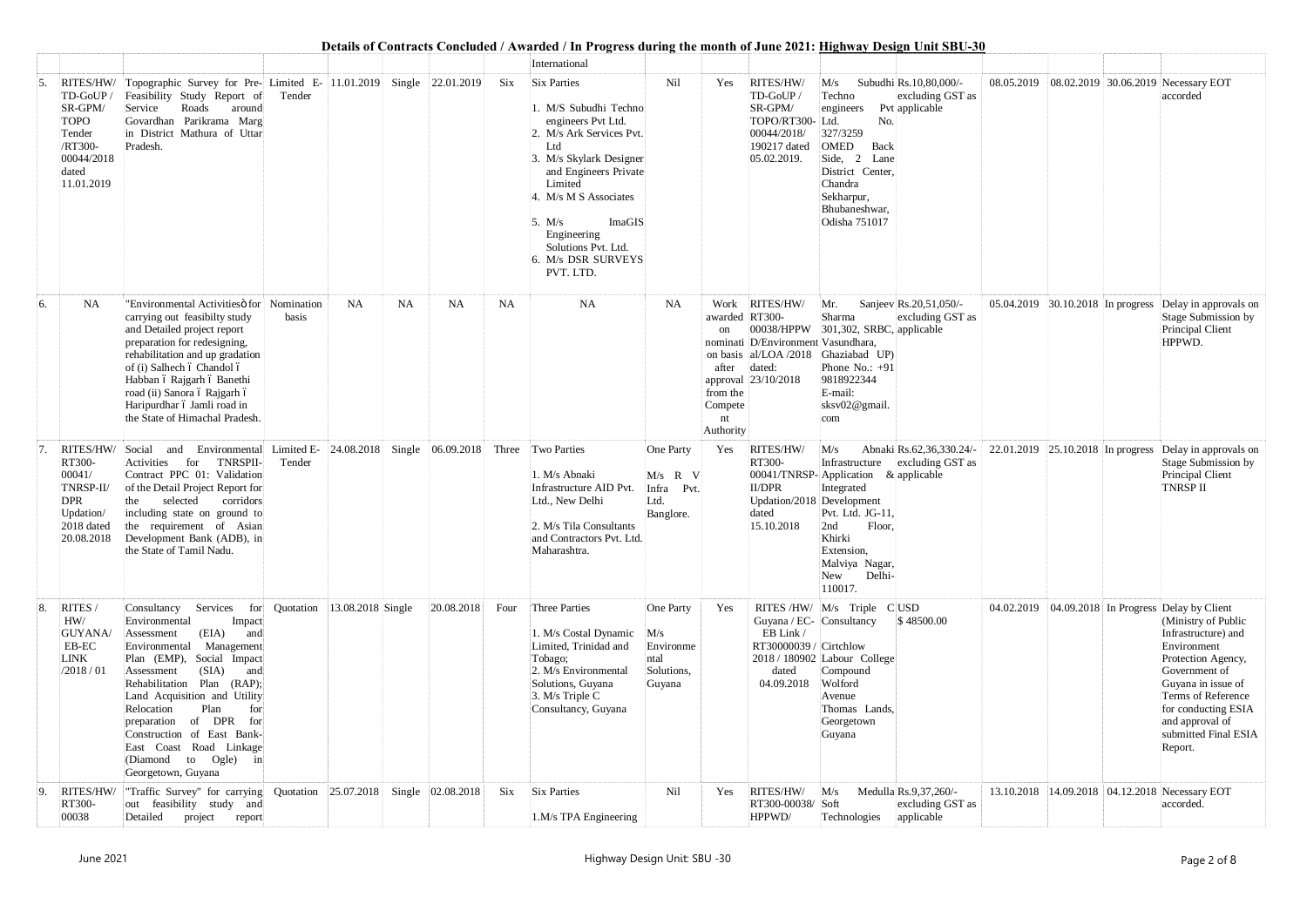|     | /HPPWD/<br>dated<br>25.07.2018                                              | preparation for redesigning,<br>Traffic/ 2017 rehabilitation and up gradation<br>of (i) Salhech ó Chandol ó<br>Habban ó Rajgarh ó Banethi<br>road (ii) Sanora ó Rajgarh ó<br>Haripurdhar ó Jamli road in<br>the State of Himachal Pradesh.                                                                                                                                                                                                                                                          |                                    |                   |       | Consultancy (I) Pvt. Ltd.<br>2.M/s Futuristic<br><b>Engineers and Traffic</b><br>Surveyors<br>3. M/s Highway<br>Engineering Magnitude<br>Consortium<br>4. Sharp Eye Traffic<br>Services & Data<br>Services<br>5. M/s Medulla Soft<br>Technologies Pvt. Ltd.<br>6. M/s AJS Scale                                                                                                                                                                                          |     |     | Traffic/LOA/<br>2018 dated<br>11.09.2018                                               | Details of Contracts Conciducu / Awarucu / In 1 rogress uuring the month of June 2021, <u>Highway Design Omt 3D0-50</u><br>Pvt. Ltd., 48/10,<br>Okhla Industrial<br>Area, Phase-II,<br>New<br>Delhi-<br>110020.                                                        |                                            |  |                                                                                                                                                          |
|-----|-----------------------------------------------------------------------------|-----------------------------------------------------------------------------------------------------------------------------------------------------------------------------------------------------------------------------------------------------------------------------------------------------------------------------------------------------------------------------------------------------------------------------------------------------------------------------------------------------|------------------------------------|-------------------|-------|--------------------------------------------------------------------------------------------------------------------------------------------------------------------------------------------------------------------------------------------------------------------------------------------------------------------------------------------------------------------------------------------------------------------------------------------------------------------------|-----|-----|----------------------------------------------------------------------------------------|------------------------------------------------------------------------------------------------------------------------------------------------------------------------------------------------------------------------------------------------------------------------|--------------------------------------------|--|----------------------------------------------------------------------------------------------------------------------------------------------------------|
|     | /PB/2018<br>dated<br>06.07.2018                                             | RITES/HWD Traffic Survey for preparation e-Quotation 11.07.2018 Single<br>/NHAI/RT30 of Detailed Project Report for<br>Development of Economic<br>00035/Traffic Corridor, Inter Corridor and<br>Feeder Routes to improve the<br>of<br>Freight<br>efficiency<br>Movement in India (LOT-<br>$2/P$ unjab/Package-3) in the<br>State of Punjab & Haryana.                                                                                                                                               |                                    | 25.07.2018        | Three | International<br>Three Parties<br>1. Sharp Eye Traffic<br>Services & Data<br>Services<br>2. M/s Medulla Soft<br>Technologies Pvt. Ltd.<br>3. TPA Engineering<br>Consultancy (I) Pvt. Ltd.                                                                                                                                                                                                                                                                                | Nil | Yes | RITES/HW/<br>RT300-<br>00035/NHAI/<br>Traffic/LOA<br>$/2018$ dated<br>20.08.2018       | M/s<br>Medulla Rs.20,42,900/-<br>Soft<br>excluding GST as<br>applicable<br>Technologies<br>Pvt. Ltd.,<br>48/10,<br>Okhla<br>Industrial Area,<br>Phase-II,<br>Delhi-<br>New<br>110020.                                                                                  | 14.10.2018                                 |  | 30.08.2018 10.12.2018 Necessary EOT<br>accorded                                                                                                          |
| 11. | RT300-<br>/DPR/Gt<br>work/2017/0 and<br>2 dated<br>29.06.2018<br>(2nd call) | RITES/HW/ Geo-Technical and Material<br>Investigations for structures<br>00036/NHAI (Bridges/ROBs/Interchanges/<br>Overpasses/Underpasses etc.<br>Investigations<br>for<br>Construction Materials for<br>Consultancy services<br>for<br>preparation of Detailed Project<br>Report for Development of<br>Economic Corridor, Inter<br>Corridor and Feeder Routes to<br>improve the efficiency of<br>Freight Movement in India<br>(LOT-2/Haryana/Package-1)                                            | Limited E-<br>29.06.2018<br>Tender | Single 10.07.2018 |       | Eight Eight Parties<br>1. M/s CEG Test House<br>and Research Center<br>Pvt. Ltd, Jaipur<br>2. M/s Xplorer<br><b>Consultancy Services</b><br>Pvt.Limited, Gurugram<br>3. M/s M K Soil Testing<br>Laboratory, Ahmedabad<br>4. M/s.<br>CengrsGeotechnica<br>Private Limited<br>5. M/s Shivom Engineers<br>Associated Pvt. Ltd.<br>6. M/s<br>TechproEngineeersPvt.<br>Limited<br>7. M/s Sai Geotechnical<br>Engineers Pvt. Limited<br>8. M/s Indian<br>Geotechnical Services | Nil | Yes | RITES/HW/<br>RT300-<br>00036/NHAI/<br>DPR/GT<br>works/2017/02 &<br>dated<br>07.09.2018 | Shivom Rs.41,49,000/-<br>M/s<br>Engineers<br>excluding GST as<br>Associated Pvt. applicable<br>Ltd.<br>57,<br>Kundi,<br>Opposite GHS-<br>8A, Sector-20,<br>Panchkula<br>(Haryana).                                                                                     |                                            |  | 28.01.2019 11.10.2018 16.09.2020 EOT accorded in<br>February 2021. Final<br>payment released to<br>agency on 24.5.2021.<br>BG released on<br>17.06.2021. |
|     | $0-$<br>SIA-<br>12.06.2018                                                  | RITES/HWD EIA/EMP and SIA/RAP e-Quotation 13.06.2018 Single 20.06.2018<br>/NHAI/RT30 Studies including Preparation<br>of Land Plan Schedules (LPS)<br>00011/EIA- for consultancy services for<br>project management including<br>LPS/WB/201 preparation of feasibility study<br>dated / Detailed Project Report of<br>selected road stretches<br>corridors for Two/Four laning<br>with paved shoulder with NH<br>Configuration under Bharat<br>Mala Project (BM-13) in the<br>state of West Bengal. |                                    |                   |       | Three Three Parties<br>1. Tila Consultants and<br>Contractors Pvt. Ltd.<br>Abanaki<br>M/s<br>Infrastructure AID Pvt.<br>3. M/S<br>Ltd.<br>RV Infra Solutions                                                                                                                                                                                                                                                                                                             | Nil | Yes | RITES/HW/<br>00011/EIA-<br>SIA-<br>LPS/LOA/<br>2018<br>20.08.2018                      | M/s<br>Tila Rs.40,99,974/-<br>NHAI/RT300- Consultants & excluding GST as<br>Contractors Pvt. applicable<br>Ltd.<br>$A-201,$<br>Ram<br>dated Rahim<br>Tower,<br>Samta<br>Nagar,<br>Near<br>Dena<br>Bank,<br>Vasai<br>Road<br>West,<br>Thane,<br>Maharashtra-<br>401202. | 27.01.2019 30.08.2018 In Progress Delay in |  | approvals/Clearances<br>on Stage Submission<br>by Principal Client<br>NHAI.                                                                              |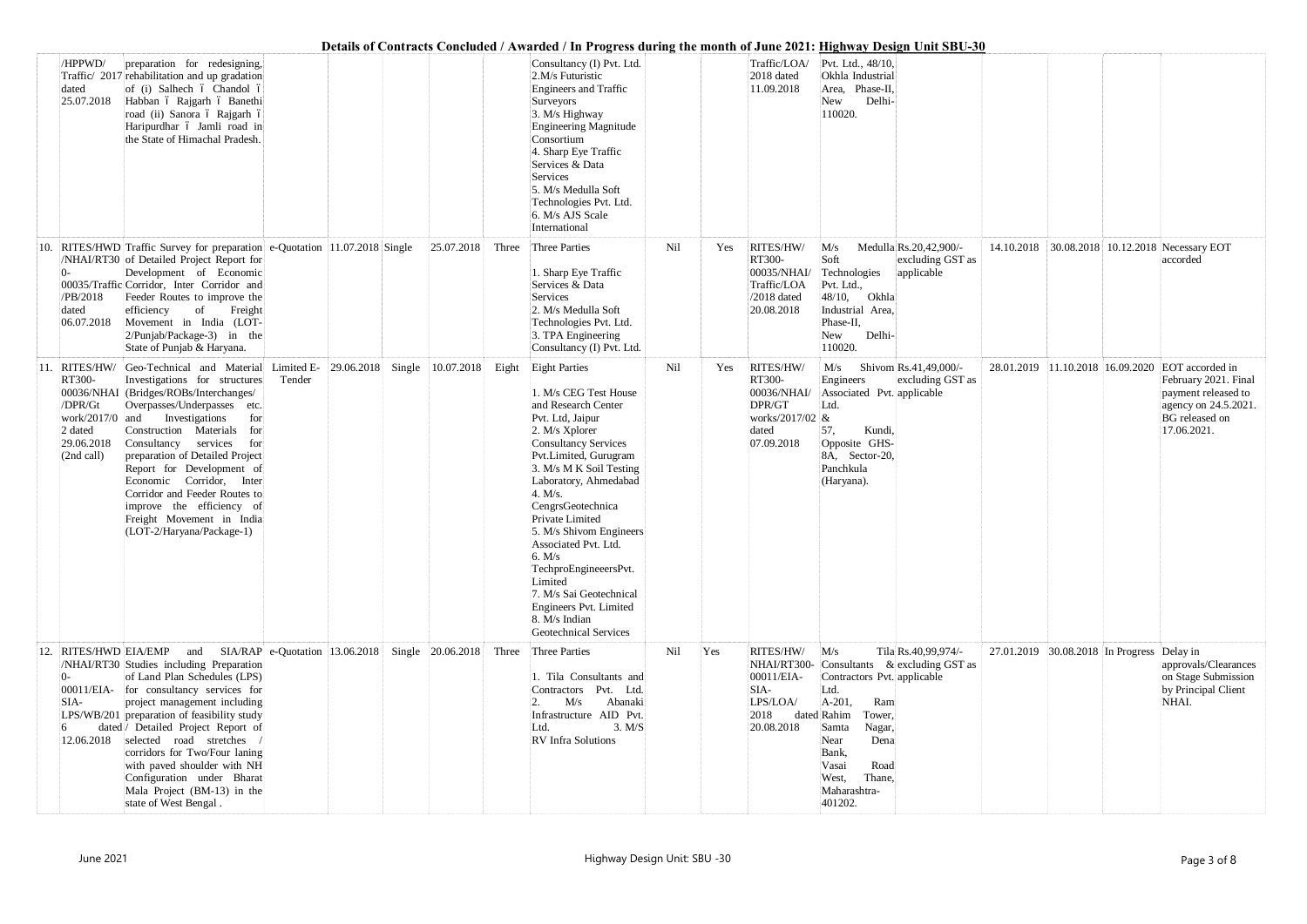| 13. | RITES/HW/<br>HPPWD/<br>RT300-<br>00038/<br>SIA&LAP/<br>04.06.2018    | "Social Impact Assessment<br>and Resettlement Action Plan<br>including Land Acquisition<br>Plan and Clearancesö for<br>preparation of feasibility study<br>2017 dated and Detailed project report for<br>redesigning, rehabilitation and<br>up gradation to 2-lane/2-lane<br>with paved shoulder or its<br>strengthening of (i) Salhech ó<br>Chandol óHabban ó Rajgarh ó<br>Baddu sahib -Bagthan<br>Banethi road (ii) Sanora ó<br>óNohradhar<br>Rajgarh<br>Haripurdhar ó Rohnahat<br>Jamli road in the State of<br>Himachal Pradesh.                                                                                                                                                      | Open e-<br>Tender      |            |           | $ 06.06.2018 $ Single $ 21.06.2018 $ |       | Two One Party<br>$M/s$ TILA Consultants & $M/s$<br>Contractors Pvt. Ltd.                                                                              | One Party<br>Environme<br>ntal<br>Technical<br>Service Pvt.<br>Ltd. | YES       | RITES/HW/<br>HPPWD/<br>LOA/2018<br>Dated<br>28.09.2018                    | M/s<br>Contractors Pvt. applicable<br>Ltd.<br>$A-201,$<br>Ram<br>Rahim<br>Tower,<br>Nagar,<br>Samta<br>Dena<br>Near<br>Bank,<br>Road<br>Vasai<br>West,<br>Thane,<br>Maharashtra-<br>401202. | Tila Rs.40,07,993/-<br>$RT300-00038/$ Consultants & excluding GST as |                                   |                                   | $08.04.2019$ 08.10.2018 In progress Delay in approvals on<br>Stage Submission by<br>Principal Client<br>HPPWD. |
|-----|----------------------------------------------------------------------|-------------------------------------------------------------------------------------------------------------------------------------------------------------------------------------------------------------------------------------------------------------------------------------------------------------------------------------------------------------------------------------------------------------------------------------------------------------------------------------------------------------------------------------------------------------------------------------------------------------------------------------------------------------------------------------------|------------------------|------------|-----------|--------------------------------------|-------|-------------------------------------------------------------------------------------------------------------------------------------------------------|---------------------------------------------------------------------|-----------|---------------------------------------------------------------------------|---------------------------------------------------------------------------------------------------------------------------------------------------------------------------------------------|----------------------------------------------------------------------|-----------------------------------|-----------------------------------|----------------------------------------------------------------------------------------------------------------|
| 14. | NA                                                                   | Detailed topographic survey<br>by using mobile Lidar (Light<br>Detection and Ranging) or<br>equivalent technology coupled<br>with conventional methods<br>along existing route, bypasses<br>and realignments, preparation<br>of strip plan, detailed<br>underground utility and<br>detailed digitisation of<br>cadastral mapping and land<br>acquisition details for<br>consultancy services for<br>preparation of Detailed<br>Project Report for<br>Development of Economic<br>Corridor, Inter Corridor and<br>Feeder Routes to improve the<br>efficiency of Freight<br>Movement in India (LOT-<br>2/Punjab/Package-3), tentative<br>length 157 km; in the State of<br>Punjab & Haryana. | Pre-bid<br>association | <b>NA</b>  | <b>NA</b> | <b>NA</b>                            | NA    | Project Bidding to Client<br>done in association after<br>approval of Competent<br>Authority.                                                         | <b>NA</b>                                                           | <b>NA</b> | RITES/HW<br>00035/<br>MATRIX/2018 Floor,<br>dated<br>21.05.2018           | M/s Matrix Geo Rs.1,01,99,500/-<br>Ltd. A1/87, 3rd applicable<br>Sewak<br>Uttam<br>Park,<br>New<br>Nagar,<br>Delhi-110059.                                                                  | /NHAI/RT300-Solution Pvt. excluding GST as                           |                                   | 15.04.2019 21.05.2018 In progress | Delay in approvals on<br>Stage Submission by<br>Principal<br>Client<br>NHAI.                                   |
| 15. | RITES/HW/<br>HPPWD/<br>RT300038/<br>TOPO/2017<br>dated<br>19.04.2018 | "Topographic Survey" for<br>preparation of Feasibility<br>study and Detailed project<br>for<br>redesigning,<br>report<br>rehabilitation and up gradation<br>to 2-lane/2-lane with paved<br>shoulder or its strengthening<br>for (i) Salhech-Chandol-<br>Habban-Rajgarh-Banethi road<br>Rajgarh-<br>Sanora-<br>(11)<br>Haripurdhar- Jamli road in the<br>State of Himachal Pradesh                                                                                                                                                                                                                                                                                                         | Open E-<br>Tender      |            |           | 19.04.2018 Single 01.05.2018         | Two   | Two Parties<br>1. M/s BPC Consultant<br>India Pvt. Ltd, Kolkata<br>2. M/s Matrix Go<br>solutions Pvt. Ltd, Delhi                                      | Nil                                                                 | Yes       | RITES/HW/<br>RT300-00038<br>/HPPWD/<br>Topo/2018/1<br>dated<br>14.06.2018 | M/s Matrix Geo Rs.1,06,17,200/-<br>Ltd. A1/87, 3rd applicable<br>Floor, Dwarka<br>New<br>More,<br>Delhi-110059.                                                                             | Solution Pvt. excluding GST as                                       | 30.11.2018 24.06.2018 In progress |                                   | Delay in approvals on<br>Stage Submission by<br>Principal Client<br>HPPWD.                                     |
| 16. | NHAI/DPR/ Project<br>RT300-                                          | RITES/HW/ Traffic Surveys for Detailed<br>for<br>Report<br>development of Economic<br>00036/Traffic Corridors, Inter Corridors,<br>Feeder Routes to improve the<br>efficiency of freight movement<br>in India under Bharatmala                                                                                                                                                                                                                                                                                                                                                                                                                                                            | Limited<br>Tender      | 18.12.2017 |           | Single 05.01.2018                    | Three | Three Parties<br>1. AJS Scale<br>International<br>2. Highway Engineering<br>Magnitude Consortium<br>3. Futuristics Engineers<br>and Traffic Surveyors | Nil                                                                 | Yes       | <b>RITES/HW</b><br>/NHAI/RT300- International<br>2017<br>29.01.2018       | M/s AJS Scale Rs.45,00,005/-<br>00036/ Traffic/417-418, Kirti applicable<br>dated Shikhar,<br>Distt<br>Centre,<br>Janakpuri, New<br>Delhi-110058                                            | excluding GST as                                                     | 20.03.2018                        |                                   | 05.02.2018 24.12.2018 Delay in Approvals<br>from Principal Client<br>(NHAI)                                    |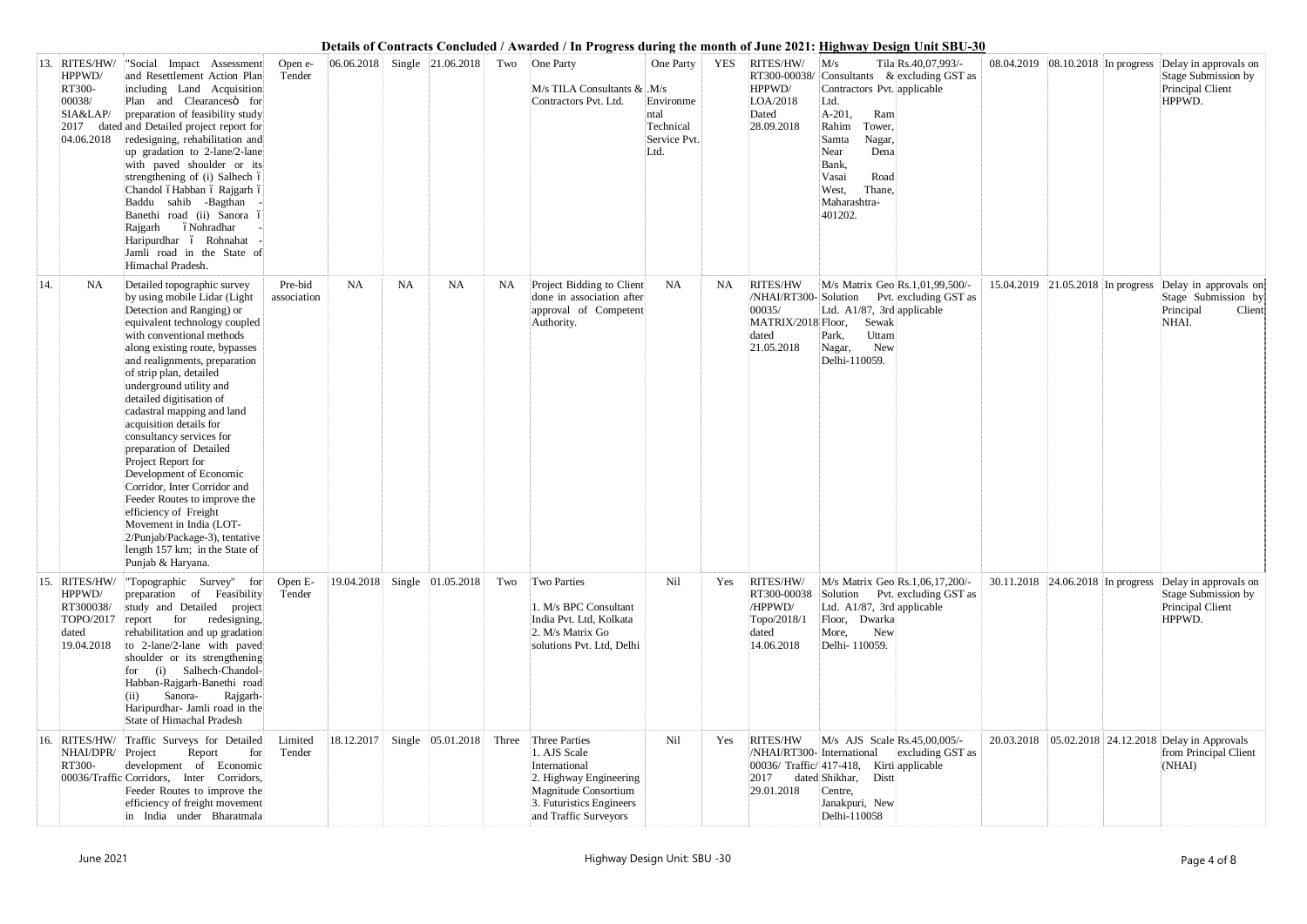|               |                                                  | Pariyojna<br>[Lot-2/Haryana/Package-1]                                                                                                                                                                                                                                                                                                                                                                                       |                   |                   |           |                   |      |                                                                                                                                                                        |                                                                                                                                                                                |     |                                                                                    |                                                                                                                                                                  |                                                   |                                                                                                                      |                                                                                                                   |
|---------------|--------------------------------------------------|------------------------------------------------------------------------------------------------------------------------------------------------------------------------------------------------------------------------------------------------------------------------------------------------------------------------------------------------------------------------------------------------------------------------------|-------------------|-------------------|-----------|-------------------|------|------------------------------------------------------------------------------------------------------------------------------------------------------------------------|--------------------------------------------------------------------------------------------------------------------------------------------------------------------------------|-----|------------------------------------------------------------------------------------|------------------------------------------------------------------------------------------------------------------------------------------------------------------|---------------------------------------------------|----------------------------------------------------------------------------------------------------------------------|-------------------------------------------------------------------------------------------------------------------|
| 17.           | <b>NA</b>                                        | Topographic Survey using<br>LiDAR, Utility Mapping using Association<br>Ground Penetrating Radar<br>(GPR) and Digitization of<br>Cadastral<br>Maps<br>for<br>Services<br>Consultancy<br>for<br>of DPR for<br>preparation<br>development of Economic<br>Corridors, Inter Corridors,<br>Feeder Routes to improve the<br>efficiency of freight movement<br>in India under Bharatmala<br>Pariyojana<br>[Lot-2/Haryana/Package-1] | Pre bid           | <b>NA</b>         | <b>NA</b> | <b>NA</b>         | NA   | Project bidding to Client<br>(NHAI) done in<br>association after<br>approval of Competent<br>Authority.                                                                | Nil                                                                                                                                                                            | Yes | <b>RITES/HW</b><br>2017<br>12.12.2017                                              | M/s Matrix Geo Rs.2,99,22,500/-<br>00036/ Matrix/Ltd., 47, Sector- applicable<br>dated 13, Pocket B,<br>Phase-2,<br>New<br>Dwarka,<br>Delhi- 110078,<br>India    | /NHAI/RT300-Solution Pvt. excluding GST as        |                                                                                                                      | $12.07.2018$   12.12.2017 In progress Delay in approvals<br>from Principal Client<br>(NHAI)                       |
| 18.           | RITES / HW Topographic<br>/Guyana /<br>/ 2018/03 | Survey,<br>Geotechnical and Material<br>EC-EB link / Investigations for East Coast-<br>RT 30000039 East Bank Linkage Project,<br>Georgetown, Guyana                                                                                                                                                                                                                                                                          | Quotation         | 09.08.2017 Single |           | 15.08.2017        | Four | Three Parties<br>1. M/s C.B. &<br>Associates Inc.<br>2. M/s Demerara Engg P Engineerin<br>LLC<br>3. M/s<br>SRKN'gineering&<br>Associates Ltd.                          | One Party<br>M/s<br>Caribbean<br>$\alpha$<br>Manageme<br>nt<br>Consultants<br>Inc.                                                                                             | Yes | Guyana / EC- Engineering.<br>EB link / RT PLCC,<br>30000039 / The                  | RITES /HW/ M/s Demerara USD<br>Silks<br>2018 / 03 dated Building" Suite<br>18.04.2018 231, 37-24 24th<br>Street, Long<br>Island<br>City,<br>York<br>New<br>11101 | \$2,83,700.31                                     | For<br>Topographic<br>survey:<br>08.07.2018<br>For Geo<br>Technical &<br>Materials<br>Investigations<br>: 03.07.2018 | 02.05.2018 In Progress Delay in field surveys<br>due to non-<br>accessibility of project<br>lengths (Swamp area). |
|               | NHAI/BRT(Plan<br>$00-$                           | 19. RITES/HW/ Topographic Survey and Strip<br>for<br>Feasibility<br>2TR/26)/RT3 Study/Detailed Project Report<br>for Two/ Four Laning of<br>00027/TS&S following road stretches for<br>P/2016 dated NH Connectivity to Backward<br>19.06.2017   Areas/Religious/Tourist Places<br>under Bharat Mala Project in<br>the State of West Bengal.                                                                                  | Limited<br>Tender | 19.06.2017        |           | Single 05.07.2017 | Six  | Three Parties<br>Pramitee<br>1. $M/s$<br>Engineering<br>and $1$ .<br>Surveys Pvt. Ltd<br>2. M/s Pioneer Surveys<br>3. M/s<br>Subudhi<br>Associates                     | Three<br>Parties<br>M/s<br><b>DSR</b><br>Survey<br>Pvt.<br>Ltd.<br>2. M/s<br>Highwa<br>y<br>Enginee<br>ring<br>Magnitu<br>de<br>Consorti<br>um<br>3. M/s<br>Theovel<br>Surveys | Yes | RITES/HW/<br>NHAI/BRT(2T<br>00027/WB/<br>07-2017                                   | Surveys,<br>R/26)/RT300- Pioneer Tower, applicable<br>Premises No<br>2016 dated 19-20-085 AB109<br>$AA-1$ ,<br>New Town,<br>Kolkata 700156                       | M/s Pioneer Rs.38,63,839.00/-<br>excluding GST as |                                                                                                                      | 29.12.2017   29.07.2017 In Progress Delay in approvals<br>from Principal Client<br>(NHAI)                         |
| <sup>20</sup> | dated<br>03.04.2017                              | RITES/HWD Detailed Topographic Survey<br>/GHYPWD/ by photogrammetry technique<br>DPR/RT300- using UAV ('Drone') for<br>00033/2017 Consultancy Services<br>for<br>Construction of 2-Lane flyover<br>at the intersection of Super<br>Market on G.S Road in<br>Guwahati in the state of<br>Assam under Guwahati City<br>Division No.-II                                                                                         | Quotation         | <b>NA</b>         |           | Single 11.04.2017 |      | Three Three Parties<br>1. M/s Matrix Geo<br>Solutions Pvt. Ltd.,<br>M/s Creative Web<br>Mobi,<br>M/s Geo Vision<br>$\mathcal{R}$<br><b>Infotech Private</b><br>Limited | Nil                                                                                                                                                                            | Yes | <b>R/RT300-</b><br>$00033/T$ opo<br>Survey/LOA-<br>MGS/2017<br>dated<br>05.05.2017 | RITES/HWD/ M/s Matrix Geo Rs.3,45,000/-<br>Ltd., $A-1/87$ , tax as applicable<br>Sewak park, 3rd<br>Floor, Uttam<br>New<br>Nagar,<br>Delhi-110059                | GHYPWD/DP Solutions Pvt. excluding service        |                                                                                                                      | 27.02.2019 08.05.2017 25.02.2019 Activity Completed                                                               |
|               |                                                  | 21. RITES/HWD Detailed Topographic Survey Quotation 03.04.2017<br>/GHYPWD/ by photogrammetry technique                                                                                                                                                                                                                                                                                                                       |                   |                   |           |                   |      | Single $ 11.04.2017 $ Three Three Parties                                                                                                                              | Nil                                                                                                                                                                            | Yes |                                                                                    | RITES/HWD/ M/s Matrix Geo Rs.3,65,000/-                                                                                                                          | GHYPWD/DP Solutions Pvt. excluding service        |                                                                                                                      | 27.02.2019 08.05.2017 25.02.2019 Activity Completed                                                               |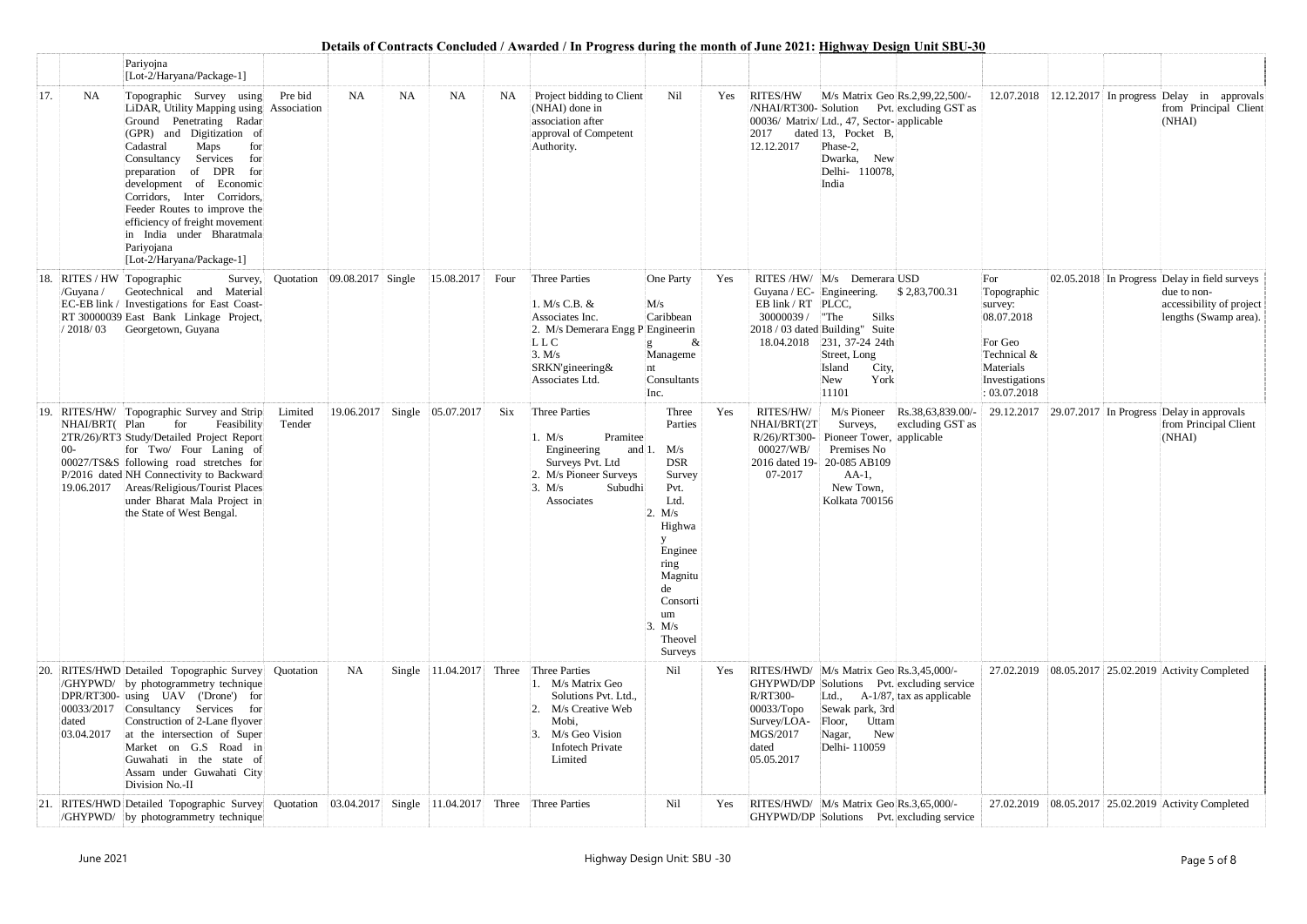|     |                                                        |                                                                                                                                                                                                                                                                                                                                                                                                                                                                                                                                                                                                                                                                                                                                                                                                                                                                                                       |                                   |                     | Details of Contracts Concluded / Awarded / In Progress during the month of June 2021: Highway Design Unit SBU-30                           |                                                                                                                                                           |     |                                                                                              |                                                                                                                                                                               |                                                                                |                                                        |                                 |
|-----|--------------------------------------------------------|-------------------------------------------------------------------------------------------------------------------------------------------------------------------------------------------------------------------------------------------------------------------------------------------------------------------------------------------------------------------------------------------------------------------------------------------------------------------------------------------------------------------------------------------------------------------------------------------------------------------------------------------------------------------------------------------------------------------------------------------------------------------------------------------------------------------------------------------------------------------------------------------------------|-----------------------------------|---------------------|--------------------------------------------------------------------------------------------------------------------------------------------|-----------------------------------------------------------------------------------------------------------------------------------------------------------|-----|----------------------------------------------------------------------------------------------|-------------------------------------------------------------------------------------------------------------------------------------------------------------------------------|--------------------------------------------------------------------------------|--------------------------------------------------------|---------------------------------|
|     | dated<br>03.04.2017                                    | DPR/RT300- using UAV ('Drone') for<br>00032/2017 Consultancy Services for<br>Construction of 2-Lane flyover<br>at the intersection of Serabhati<br>on Guwahati Garbhanga Road<br>in Guwahati in the state of<br>Assam under Guwahati City<br>Division No.-I                                                                                                                                                                                                                                                                                                                                                                                                                                                                                                                                                                                                                                           |                                   |                     | 1. M/s Matrix Geo<br>Solutions Pvt. Ltd.,<br>M/s Creative Web<br>2.<br>Mobi,<br>M/s Geo Vision<br>3.<br><b>Infotech Private</b><br>Limited |                                                                                                                                                           |     | R/RT300-<br>$00032/T$ opo<br>Survey/LOA-<br>MGS/2017<br>dated<br>05.05.2017                  | Sewak park, 3rd<br>Uttam<br>Floor,<br>New<br>Nagar,<br>Delhi-110059                                                                                                           | Ltd., $A-1/87$ , tax as applicable                                             |                                                        |                                 |
| 22. | (2TR/26)<br>RT300-<br>&SIA/2016<br>dated<br>13.02.2017 | RITES/HW/Environment<br>NHAI/ BRT Assessment/Environmental<br>Management Plan, Social<br>Assessment/<br>Impact<br>00027/ EIA Resettlement & Rehabilitation<br>Studies<br>including<br>Plan<br>Land<br>preparation<br>of<br>Acquisition Plan & Schedules<br>(LPS) and Project Clearances<br>for Feasibility Study/Detailed<br>Project Report for Two/ Four<br>Laning of following road<br>stretches for NH Connectivity<br>to Backward Areas/Religious<br>/Tourist Places under Bharat<br>Mala Project in the State of<br>West Bengal.                                                                                                                                                                                                                                                                                                                                                                 | Impact Open Tender 13.02.2017     | Single 27.02.2017   | Three One Party<br>M/s Voyants Solutions<br>Pvt Ltd.                                                                                       | Two Parties<br>$. \quad M/s$<br>Tila<br>Consul<br>tants<br>And<br>Contra<br>ctors<br>Private<br>Limite<br>M/s<br>Overse<br>as<br>Mintec<br>Consul<br>tant | Yes | <b>RITES/HW/</b><br>NHAI/<br>BRT(2TR/26)/<br>RT300-<br>00027/WB/<br>2016 dated<br>16.05.2017 | Limited.<br>403 4thFloor,<br>Park Centra,<br>Sector 30,<br>Exit 8 NH - 8,<br>Gurugram,<br>Haryana<br>122001<br>Gurugram India<br>(122001)                                     | M/s Voyants Rs.23,40,135.00/-<br>Solutions Pvt. excluding GST as<br>applicable | $25.05.2018$ 26.05.2017 In Progress Delay in approvals | from Principal Client<br>(NHAI) |
| 23. | RT300-<br>016 dated<br>23.03.2016                      | RITES/HW/ Inventory & Condition Survey<br>for Roads, Culverts & Bridges<br>00011/RBT/2 and Traffic Surveys<br>for<br>Package-I (SH-11A: Omarpur<br>$(NH-34 \text{ Jn.})$ - Lalgola<br>Bhagwangola - Chunakhali<br>from km 0/000 to km 56/400);<br>and SH-11 (Chunakhali -<br>Domkal<br>Jalangi-<br><b>Contractor</b><br>Krishnanagar from km 89/972<br>to km $221/955$ ; SH-3<br>(Krishnanagar - Hanskhali-<br>Duttafulia-Helencha- Bongaon<br>from km $0/000$ to km $69/591$ ;<br>and MDR (Bongaon<br>Panchpota - Swarupnagar<br>Basirghat (Ghojadanga) from<br>km 0/000 to km $61/220$ ) for a<br>total length of 330 km for<br>Consultancy Services for<br>Preparation of Feasibility<br>Study/Detailed Project Report<br>of selected State road stretches<br>for Two/Four laning with<br>shoulder<br>NH<br>paved<br>Configuration of under Bharat<br>Mala Project (Package-13) in<br>West Bengal. | 23.03.2016<br>Limited<br>e-Tender | Single   12.04.2016 | One One Party<br>M/s Xplorer Consultancy<br>Services Pvt. Ltd.<br>Gurgaon.                                                                 | Nil                                                                                                                                                       | Yes | RITES/HW/<br>NHAI/BM-<br>13/RT300-<br>00011/RBT/<br>dated<br>16.05.2016                      | M/s<br>Consultancy<br>Services<br>Private.<br>XPCSPL/2016 Limited., Plot-3,<br>Floor,<br>1st<br>Sarhaul<br>(Opposite<br>HIPA), Sector-<br>18, Gurgaon-<br>121001<br>(Haryana) | Xplorer Rs.29,02,950/<br>excluding Service<br>Tax as applicable                | 24.07.2016 16.05.2016 03.10.2016 Necessary EOT         | accorded.                       |
| 24. | RT300-                                                 | RITES/HW/ EIA/EMP and SIA/RAP Open Tender 23.03.2016 Single 19.04.2016 One<br>Studies including preparation                                                                                                                                                                                                                                                                                                                                                                                                                                                                                                                                                                                                                                                                                                                                                                                           |                                   |                     | One Party                                                                                                                                  | Nil                                                                                                                                                       | Yes | RITES/HW/<br>NHAI/RT300- Min-Tech                                                            | $M/s$ Overseas Rs.31,90,775/-                                                                                                                                                 | excluding GST as                                                               | 20.06.2017 21.06.2016 31.01.2001 Delay in approvals    | from Client                     |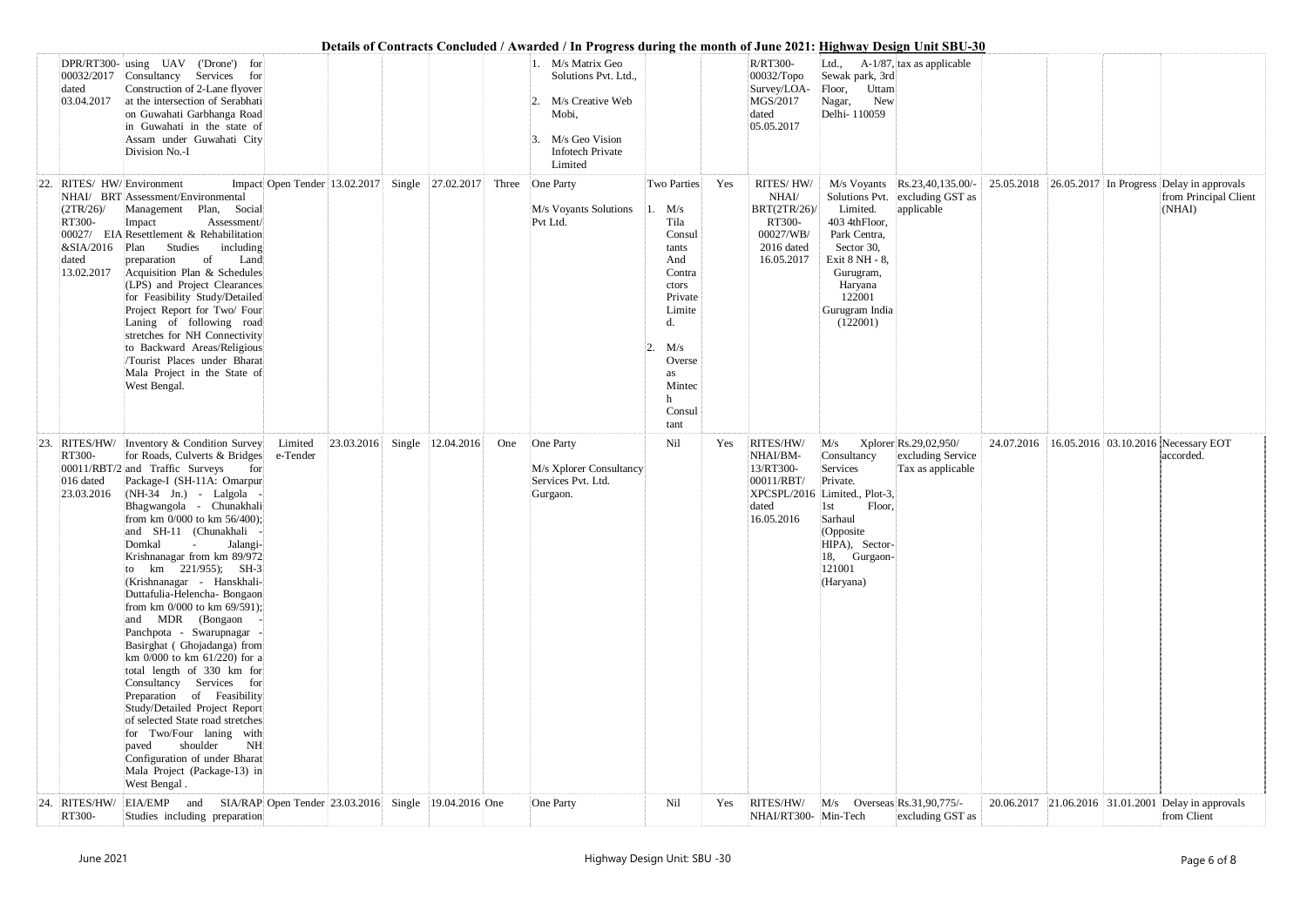|     | 00012/EIA-<br>SIA-<br>LPS/2016<br>dated<br>23.03.2016                        | of Land Plan Schedules (LPS)<br>for "Dwarka - Khambhaliya -<br>Devariya" and "Dhrol - Amran<br>Maliya" road sections<br>(approx. length 175 km)                                                                                                                                                                                                                                                                                                                                                                                                                                                                                      |                   |            |                                   |      | M/s Overseas Min-Tech<br>Consultants, Jaipur                                                                                                                                                          |     |     | 00012/GUJ<br>/EIA-SIA-<br>LPS/OMTC/<br>2016 dated<br>21.06.2016                                                | applicable<br>Consultants,<br>(5th floor, Apex<br>Tower, Tonk<br>Road, Jaipur)                                                                                                                                                                                            |            |                                                       | $\&$ Non-cooperation in<br>land acquisition<br>activities by Local<br>villagers                                                             |
|-----|------------------------------------------------------------------------------|--------------------------------------------------------------------------------------------------------------------------------------------------------------------------------------------------------------------------------------------------------------------------------------------------------------------------------------------------------------------------------------------------------------------------------------------------------------------------------------------------------------------------------------------------------------------------------------------------------------------------------------|-------------------|------------|-----------------------------------|------|-------------------------------------------------------------------------------------------------------------------------------------------------------------------------------------------------------|-----|-----|----------------------------------------------------------------------------------------------------------------|---------------------------------------------------------------------------------------------------------------------------------------------------------------------------------------------------------------------------------------------------------------------------|------------|-------------------------------------------------------|---------------------------------------------------------------------------------------------------------------------------------------------|
| 25. | RITES/HW/<br>RT300-<br>00011/<br>dated<br>1.03.2016                          | Topographic Survey and<br>preparation of Strip Plan for<br>Package-II<br>$(SH-3)$ :<br>Hanskhali-<br>TOPO/2016 Krishnanagar-<br>Helencha<br>0 Duttafulia-<br>Bongaon from km 0/000 to km<br>69/591) and MDR (Bongaon-<br>Panchpota-Swarupnagar-<br>Basirghat (Ghojadanga) from<br>km $0/000$ to km $61/220$ ) for a<br>total length of 140 km for<br>Consultancy Services for<br>Preparation of Feasibility<br>Study/Detailed Project Report<br>of selected State road stretches<br>for Two/Four laning with<br>shoulder<br>NH<br>paved<br>Configuration of under Bharat<br>Mala Project (Package-13) in<br>the state of West Bengal | Limited<br>Tender | 01.03.2016 | Single 15.03.2016                 | Two  | Two Parties<br>1.M/s Pioneer Surveyors,<br>No. 20-085, Street No.<br>85, Opposite Tank No. 2,<br>1st Floor, Kolkata<br>2. M/s ARK Services,<br>A-1693, II Floor<br>Greenfields, Faridabad<br>121003   | Nil | Yes | RITES/HW/<br>NHAI/BM-<br>13/WB/RT300 20-085,<br>$-00011/TOPO/No.$<br>dated<br>13.05.2016                       | Pioneer Rs.23,10,000/-<br>M/s<br>Surveyors, No. excluding Service<br>Street Tax as applicable<br>85,<br>PKG2-PS/2016 Opposite Tank<br>No. 2, 1st Floor,<br>Action Area I,<br>Block AB-109,<br>New Town (J.B)<br>Nagar),<br>Rajarhat,<br>Kolkata<br>700156(West<br>Bengal) |            | 27.07.2016 13.05.2016 31.12.2018 Public Agitation and | Delay in approvals on<br>Stage Submission by<br>Principal Client<br>NHAI.                                                                   |
|     | $26.$ RITES/HW/<br>RT300-<br>01.03.2016                                      | Topographic Survey and<br>preparation of Strip Plan for<br>00011/TOPO Package-I (SH-11A: Omarpur<br>/2016 dated (NH-34 Jn.)- Lalgola-<br>Bhagwangola-Chunakhalifrom<br>km 0/000 to km 56/400); and<br>SH-11 (Chunakhali-Domkal-<br>Jalangi-Krishnanagar from km<br>89/972 to km 221/955) for a<br>total length of 190 km for<br>Consultancy Services for<br>Preparation of Feasibility<br>Study/Detailed Project Report<br>of selected State road stretches<br>for Two/Four laning with<br>shoulder<br>NH<br>paved<br>Configuration of under Bharat<br>Mala Project (Package-13) in<br>the state of West Bengal                      | Limited<br>Tender |            | $ 01.03.2016 $ Single  15.03.2016 | Two  | Two Parties<br>1.M/s Pioneer Surveyors,<br>No. 20-085, Street No.<br>85, Opposite Tank No. 2,<br>1st Floor, Kolkata<br>2. M/s ARK Services, A-<br>1693, II Floor<br>Greenfields, Faridabad-<br>121003 | Nil | Yes | <b>RITES/HW</b><br>/NHAI/BM-<br>13/RT300-<br>00011/TOPO/<br>$Pkg1-$<br><b>ARKS/2016</b><br>dated<br>13.05.2016 | ARK Rs.29,44,240/-<br>M/s<br>Services,<br>A- excluding Service<br>1693, 2nd Floor Tax as applicable<br>Greenfields,<br>Faridabad-<br>121003<br>(Haryana)                                                                                                                  |            | 27.07.2016 13.05.2016 11.12.2018 Non-cooperation by   | local villagers for<br>smooth functioning of<br>assignment and Delay<br>in approvals on Stage<br>Submission by<br>Principal Client<br>NHAI. |
|     | $27.$ RITES/HW/<br>MORT&H/<br>NAGALAN<br>D/4055-<br>$30/T$ opo<br>19.02.2014 | Topographic<br>survey for<br>of Revised<br>Preparation<br>Detailed Project Report and<br>Verification of Executed<br>Quantities/items for widening<br>$/2014$ dated to 2-lane of Package I :<br>Longleng-Changtongya Road,<br>Mon-Tamlu-Merangkong<br>Road, and Package II: Phek ó<br>Pfutsero Road and Zunheboto-<br>Chakabama under Phase -Aø<br>of SARDP-NE in the state of<br>Nagaland                                                                                                                                                                                                                                           | Limited<br>Tender | 19.02.2014 | Single 07.03.2014                 | Four | <b>Four Parties</b><br>1. M/s Pioneer<br>Surveyors, Kolkata<br>2. M/s Theovel Surveys,<br>Banglore<br>3.<br>M/s Sumadhura<br>Geomatica Pvt. Ltd.<br>Hyderabad<br>4. M/s ARK Services,<br>Faridabad    | Nil | Yes | RITES/HW/<br>MORTH/<br>4055-30/ Topo Premises<br>dated<br>29.04.2014                                           | M/s<br>Pioneer Rs.66,15,000<br>Surveys,<br>excluding Service<br>NAGALAND/ Pioneer Tower, Tax as applicable<br>No<br>Survey/ 2013 20-085 AB109<br>$AA-1$ ,<br>New<br>Town,<br>Kolkata 700156<br>for Package I                                                              | 05.08.2014 | 06.05.2014 25.08.2015 Law and Order issues            | for Stage 1. and delay in approvals<br>on alignment from<br>Principal Client<br>(MoRTH/NHIDCL).                                             |